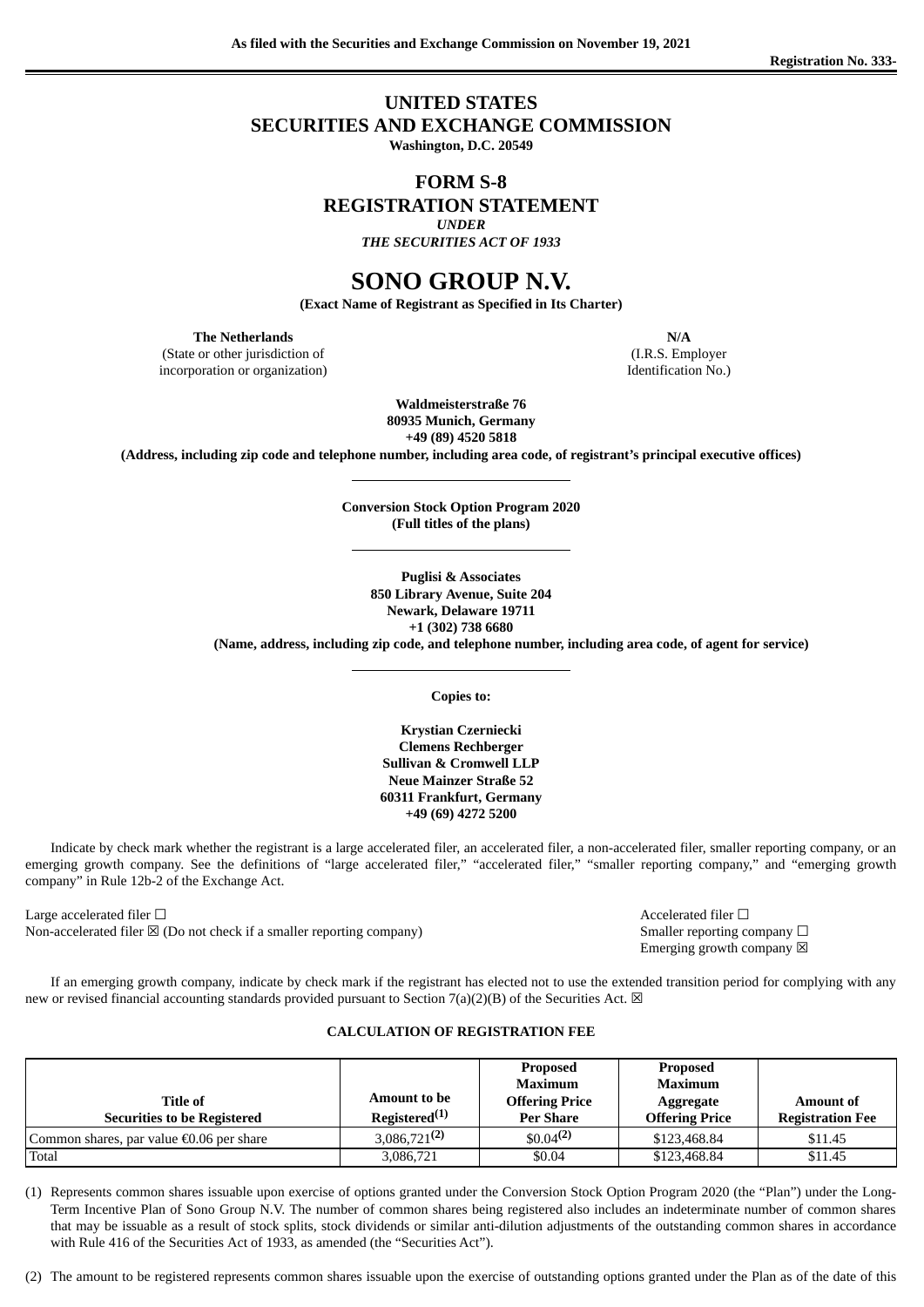registration statement. The proposed maximum offer price per share, which is estimated solely for the purposes of calculating the registration fee under Rule 457(h) under the Securities Act, is based on the price at which outstanding options under the Plan may be exercised. The exercise prices were expressed in Euros and have been translated into U.S. dollars at an exchange rate of €1 to \$1.1271, the noon buying rate reported by the European Central Bank for November 19, 2021.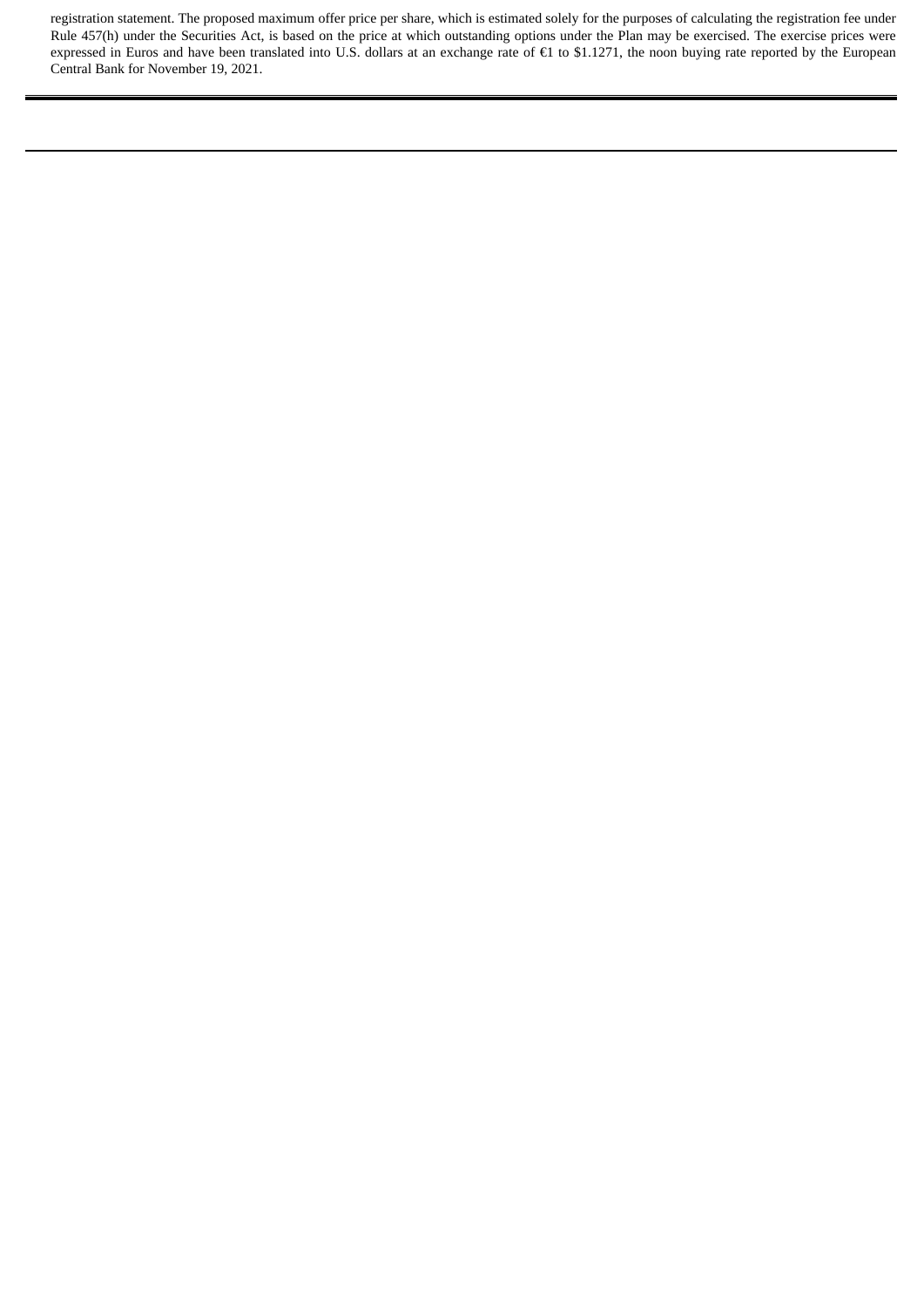#### **PART I INFORMATION REQUIRED IN THE SECTION 10(a) PROSPECTUS**

The information specified in Part I of Form S-8 is omitted from this Registration Statement on Form S-8 (the "Registration Statement") in accordance with the provisions of Rule 428 under the Securities Act, and the introductory note to Part I of Form S-8.

The documents containing the information specified in this Part I will be provided separately to the participants in the Plans as specified by Rule 428(b)(1) under the Securities Act. Such documents are not required to be, and are not, filed with the Securities and Exchange Commission (the "Commission") either as part of this Registration Statement or as a prospectus or prospectus supplement pursuant to Rule 424 under the Securities Act.

#### **PART II**

## **INFORMATION REQUIRED IN THE REGISTRATION STATEMENT**

#### **Item 3. Incorporation of Documents by Reference.**

The following documents submitted to the Commission by Sono Group N.V. (the "Registrant") pursuant to the Securities Act and the Securities Exchange Act of 1934, as amended (the "Exchange Act"), are hereby incorporated by reference in this Registration Statement:

- The Registrant's prospectus filed with the Commission pursuant to Rule 424(b) under the Securities Act on November 18, 2021, relating to the Registrant's Registration Statement on Form F-1, as amended (Registration No. [333-260432\);](https://www.sec.gov/Archives/edgar/data/1840416/000110465921141230/tm212911-16_424b4.htm) and
- [·](https://www.sec.gov/Archives/edgar/data/1840416/000110465921138016/tm212911d13_8a12b.htm) The description of the Registrant's share capital which is contained in the Registrant's Registration Statement on Form 8-A filed with the Commission on November 12, 2021 [\(Registration](https://www.sec.gov/Archives/edgar/data/1840416/000110465921138016/tm212911d13_8a12b.htm) No. 001-41066), including any amendments or supplements thereto.

All documents filed by the Registrant pursuant to Sections 13(a), 13(c), 14 and 15(d) of the Exchange Act and, to the extent designated therein, certain Reports of Foreign Private Issuer on Form 6-K, furnished by the Registrant, after the date of this Registration Statement and prior to the filing of a posteffective amendment to this Registration Statement indicating that all securities offered have been sold or which deregisters all securities then remaining unsold shall be deemed to be incorporated by reference into this Registration Statement and to be a part hereof from the date of filing of such documents.

Any statement contained in a document incorporated or deemed to be incorporated by reference herein shall be deemed to be modified or superseded for purposes of this Registration Statement to the extent that a statement contained herein or in any other subsequently filed document which also is or is deemed to be incorporated by reference herein modifies or supersedes such statement. Any such statement so modified or superseded shall not be deemed, except as so modified or superseded, to constitute a part of this Registration Statement.

#### **Item 4. Description of Securities.**

Not applicable.

#### **Item 5. Interests of Named Experts and Counsel.**

Not applicable.

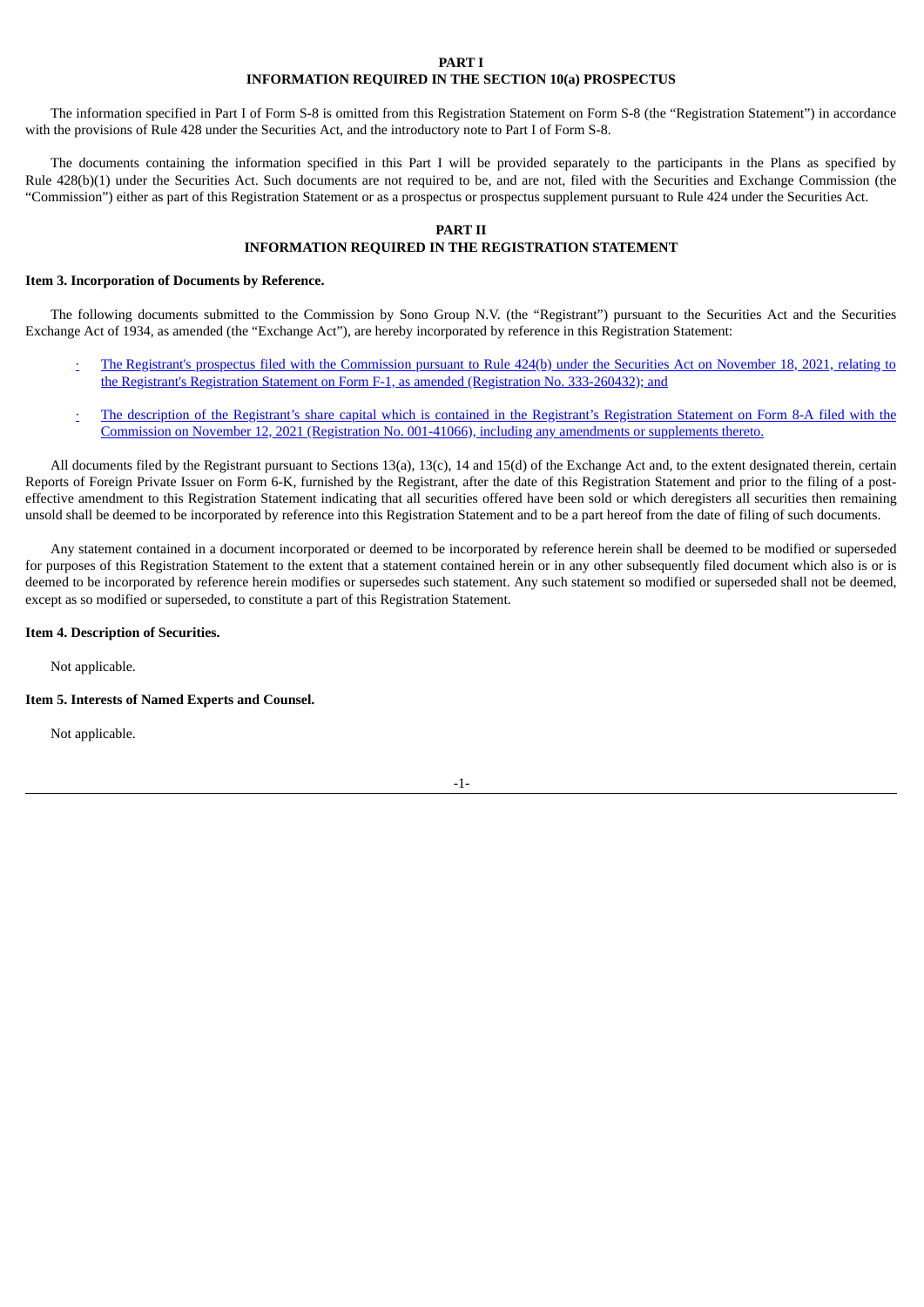#### **Item 6. Indemnification of Directors and Officers.**

Under Dutch law, management board members and supervisory board members may be held liable for damages in the event of improper or negligent performance of their duties. They may be held jointly and severally liable for damages to the company and to third parties for infringement of the articles of association or of certain provisions of Dutch law. In certain circumstances, they may also incur additional specific civil and criminal liabilities. Subject to certain exceptions, our articles of association provide for indemnification of our current and former management board members and supervisory board members (and other current and former officers and employees as designated by our management board, subject to approval by our supervisory board). No indemnification shall be given to an indemnified person:

- (a) if a competent court or arbitral tribunal has established, without having (or no longer having) the possibility for appeal, that the acts or omissions of such indemnified person that led to the financial losses, damages, expenses, suit, claim, action or legal proceedings as described above are of an unlawful nature (including acts or omissions which are considered to constitute malice, gross negligence, intentional recklessness and/or serious culpability attributable to such indemnified person);
- (b) to the extent that his or her financial losses, damages and expenses are covered under insurance and the relevant insurer has settled, or has provided reimbursement for, these financial losses, damages and expenses (or has irrevocably undertaken to do so);
- (c) in relation to proceedings brought by such indemnified person against the company, except for proceedings brought to enforce indemnification to which he is entitled pursuant to our articles of association, pursuant to an agreement between such indemnified person and the company which has been approved by the management board or pursuant to insurance taken out by the company for the benefit of such indemnified person; and
- (d) for any financial losses, damages or expenses incurred in connection with a settlement of any proceedings effected without the company's prior consent.

Under our articles of association, our management board may stipulate additional terms, conditions and restrictions in relation to the indemnification described above.

#### **Item 7. Exemption from Registration Claimed.**

Not applicable.

#### **Item 8. Exhibits.**

See exhibits listed in the Exhibit Index below, which is incorporated into this item by reference.

#### **Item 9. Undertakings.**

- (a) The undersigned Registrant hereby undertakes:
	- (1) To file, during any period in which offers or sales are being made, a post-effective amendment to this Registration Statement;
		- (i) to include any prospectus required by Section 10(a)(3) of the Securities Act;
		- (ii) to reflect in the prospectus any facts or events arising after the effective date of this Registration Statement (or the most recent posteffective amendment thereof) which, individually or in the aggregate, represent a fundamental change in the information set forth in this Registration Statement . Notwithstanding the foregoing, any increase or decrease in volume of securities offered (if the total dollar value of securities offered would not exceed that which was registered) and any deviation from the low or high end of the estimated maximum offering range may be reflected in the form of prospectus filed with the Commission pursuant to Rule 424(b) if, in the aggregate, the changes in volume and price represent no more than a 20 percent change in the maximum aggregate offering price set forth in the "Calculation of Registration Fee" table in the effective registration statement; and
		- (iii) to include any material information with respect to the plan of distribution not previously disclosed in this Registration Statement or any material change to such information in this Registration Statement;

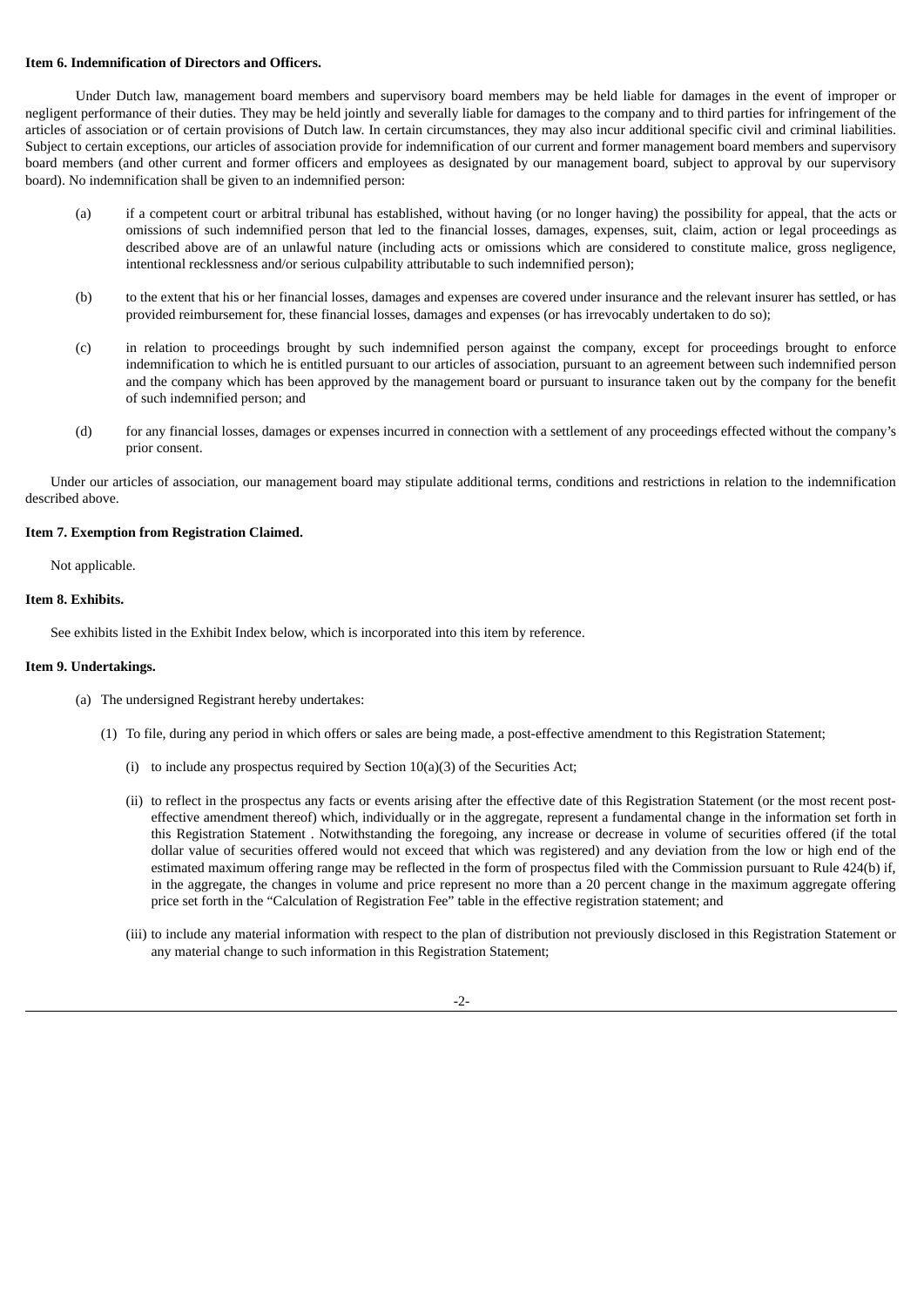*provided, however*, that paragraphs (a)(1)(i) and (a)(1)(ii) above do not apply if the information required to be included in a post-effective amendment by those paragraphs is contained in reports filed with or furnished to the Commission by the Registrant pursuant to Section 13 or Section 15(d) of the Exchange Act that are incorporated by reference in this Registration Statement.

- (2) That, for the purpose of determining any liability under the Securities Act, each such post-effective amendment shall be deemed to be a new registration statement relating to the securities offered therein, and the offering of such securities at that time shall be deemed to be the initial bona fide offering thereof.
- (3) To remove from registration by means of a post-effective amendment any of the securities being registered which remain unsold at the termination of the offering.
- (b) The undersigned Registrant hereby undertakes that, for purposes of determining any liability under the Securities Act, each filing of the Registrant's annual report pursuant to Section 13(a) or 15(d) of the Exchange Act (and, where applicable, each filing of an employee benefit plan's annual report pursuant to Section 15(d) of the Exchange Act) that is incorporated by reference in this Registration Statement shall be deemed to be a new registration statement relating to the securities offered therein, and the offering of such securities at that time shall be deemed to be the initial bona fide offering thereof.
- (c) Insofar as indemnification for liabilities arising under the Securities Act may be permitted to directors, officers and controlling persons of the Registrant pursuant to the foregoing provisions, or otherwise, the Registrant has been advised that in the opinion of the Commission such indemnification is against public policy as expressed in the Securities Act, and is, therefore, unenforceable. In the event that a claim for indemnification against such liabilities (other than the payment by the Registrant of expenses incurred or paid by a director, officer or controlling person of the Registrant in the successful defense of any action, suit or proceeding) is asserted by such director, officer or controlling person in connection with the securities being registered, the Registrant will, unless in the opinion of its counsel the matter has been settled by controlling precedent, submit to a court of appropriate jurisdiction the question whether such indemnification by it is against public policy as expressed in the Securities Act and will be governed by the final adjudication of such issue.

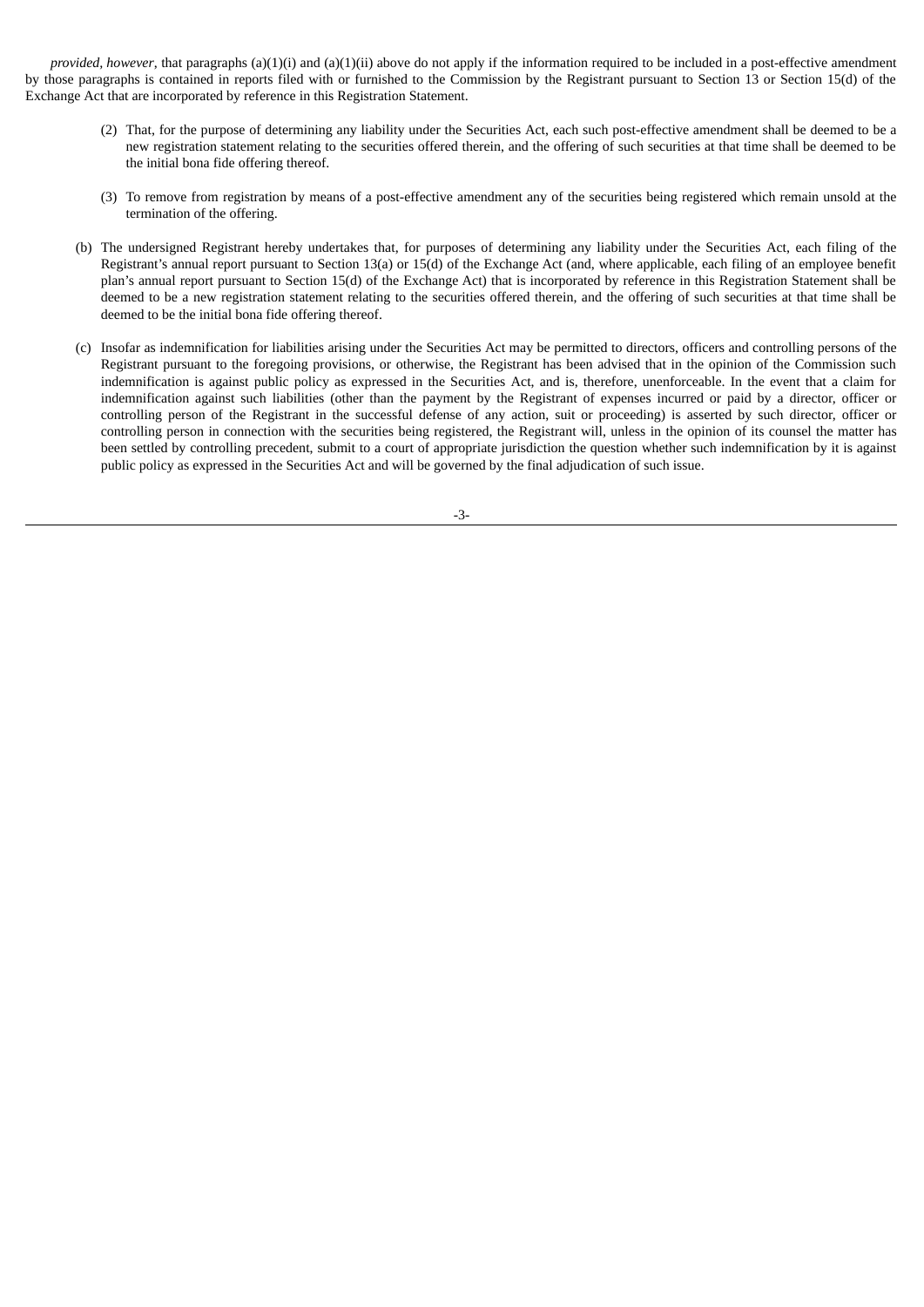# **EXHIBIT INDEX**

**Exhibit**

| <b>Number</b> | <b>Description of Exhibit</b>                                                                                                                 |
|---------------|-----------------------------------------------------------------------------------------------------------------------------------------------|
| 3.1           | Form of Articles of Association of the Registrant (incorporated herein by reference to Exhibit 3.1 of the Registrant's Registration Statement |
|               | on Form F-1 (File No. 333-260432) filed on October 22, 2021).                                                                                 |
| 5.1           | Opinion of NautaDutilh N.V., Dutch counsel of Sono Motors, regarding the validity of common shares*                                           |
| 10.1          | Form of Long-Term Incentive Plan of Sono Group N.V. (incorporated herein by reference to Exhibit 10.1 of the Registrant's Registration        |
|               | Statement on Form F-1 (File No. 333-260432) filed on October 22, 2021).                                                                       |
| 10.2          | Conversion Stock Option Program 2020 (incorporated herein by reference to Exhibit 10.2 of the Registrant's Registration Statement on          |
|               | Form F-1 (File No. 333-260432) filed on October 22, 2021)                                                                                     |
| <u>23.1</u>   | Consent of PricewaterhouseCoopers GmbH Wirtschaftsprüfungsgesellschaft*                                                                       |
| 23.2          | Consent of NautaDutilh N.V. (included in Exhibit 5.1)*                                                                                        |
| 24.1          | Powers of Attorney (included on signature page to the registration statement)*                                                                |

\* Filed herewith.

-4-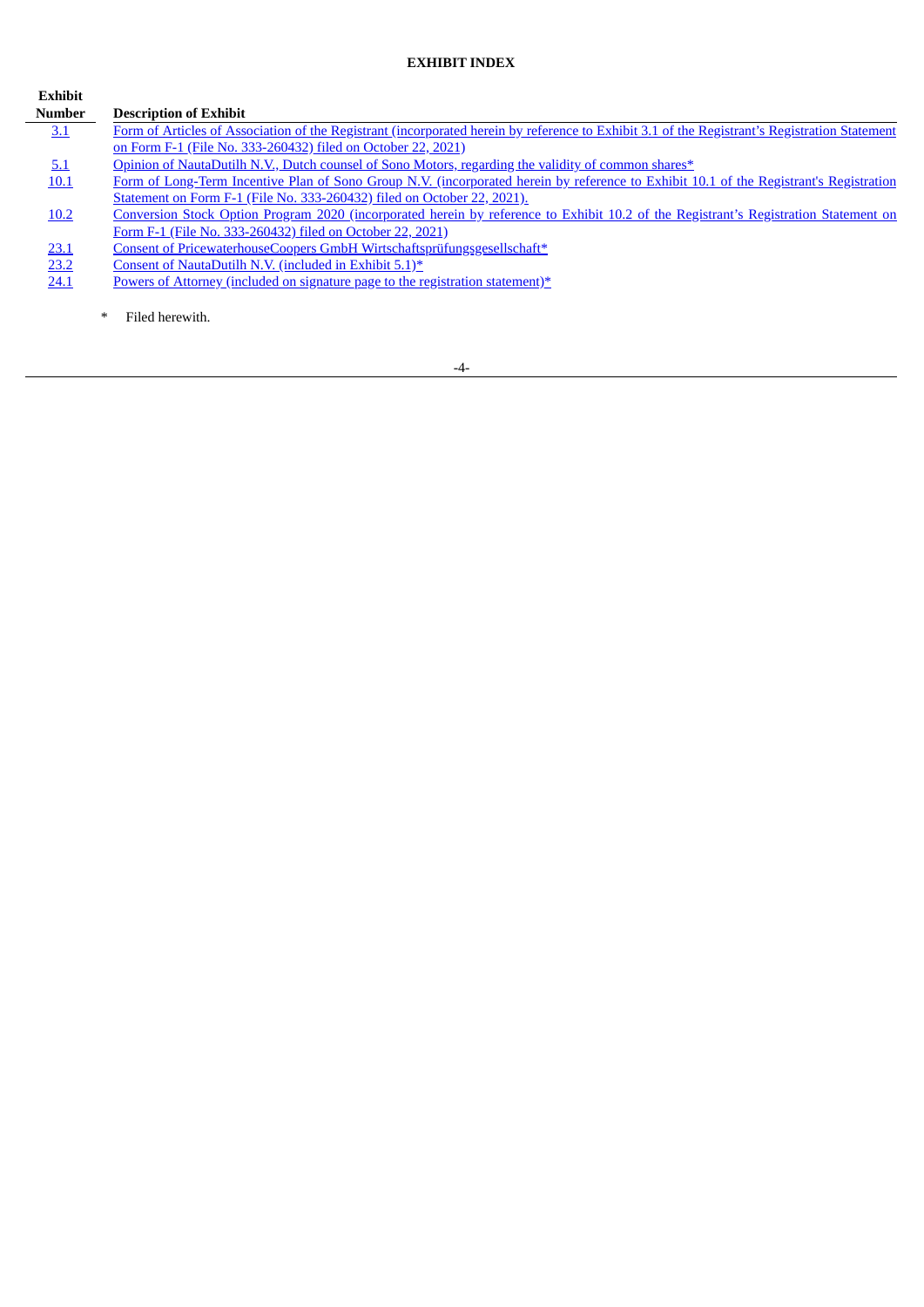#### **SIGNATURES**

<span id="page-6-0"></span>Pursuant to the requirements of the Securities Act, the registrant certifies that it has reasonable grounds to believe that it meets all of the requirements for filing on Form S-8 and has duly caused this registration statement to be signed on its behalf by the undersigned, thereunto duly authorized, in the City of Munich, the Federal Republic of Germany on November 19, 2021.

#### **Sono Group N.V.**

| By: | /s/ Laurin Hahn |  |
|-----|-----------------|--|
|-----|-----------------|--|

Name: Laurin Hahn Title: Chief Executive Officer and Member of the Management Board

By: /s/ Jona Christians

Name: Jona Christians Title: Chief Executive Officer and

Member of the Management Board

#### **POWER OF ATTORNEY**

KNOW ALL PERSONS BY THESE PRESENTS, that each person whose signature appears below does hereby constitute and appoint Laurin Hahn and Jona Christians, and each of them, as his or her true and lawful attorneys-in-fact and agents, each with the full power of substitution and re-substitution, for and in such person's name, place and stead, in any and all capacities, to sign any and all amendments (including post-effective amendments) to this registration statement and sign any registration statement for the same offering covered by the registration statement that is to be effective upon filing pursuant to Rule 462(b) promulgated under the Securities Act, as amended, and all post-effective amendments thereto, and to file the same, with all exhibits thereto, and other documents in connection therewith, with the Securities and Exchange Commission, granting unto said attorneys-in-fact and agents, and each of them, full power and authority to do and perform each and every act and thing requisite and necessary to be done in connection therewith and about the premises, as fully to all intents and purposes as he might or could do in person, hereby ratifying and confirming all that said attorneys-in-fact and agents, or any of them, or their or his substitutes, may lawfully do or cause to be done by virtue hereof.

Pursuant to the requirements of the Securities Act, this registration statement has been signed by the following persons in the capacities and on the dates indicated.

| <b>Signature</b>                            | Title                                                                  | <b>Date</b>       |  |
|---------------------------------------------|------------------------------------------------------------------------|-------------------|--|
| /s/ Laurin Hahn<br>Laurin Hahn              | Chief Executive Officer and<br>Member of the Management Board          | November 19, 2021 |  |
| /s/ Jona Christians<br>Jona Christians      | Chief Executive Officer and<br>Member of the Management Board          | November 19, 2021 |  |
| /s/ Torsten Kiedel<br><b>Torsten Kiedel</b> | Chief Financial Officer and<br>Controller/Principal Accounting Officer | November 19, 2021 |  |
| /s/ Thomas Hausch<br>Thomas Hausch          | <b>Chief Operating Officer</b>                                         | November 19, 2021 |  |
| /s/ Markus Volmer<br>Markus Volmer          | <b>Chief Technology Officer</b>                                        | November 19, 2021 |  |

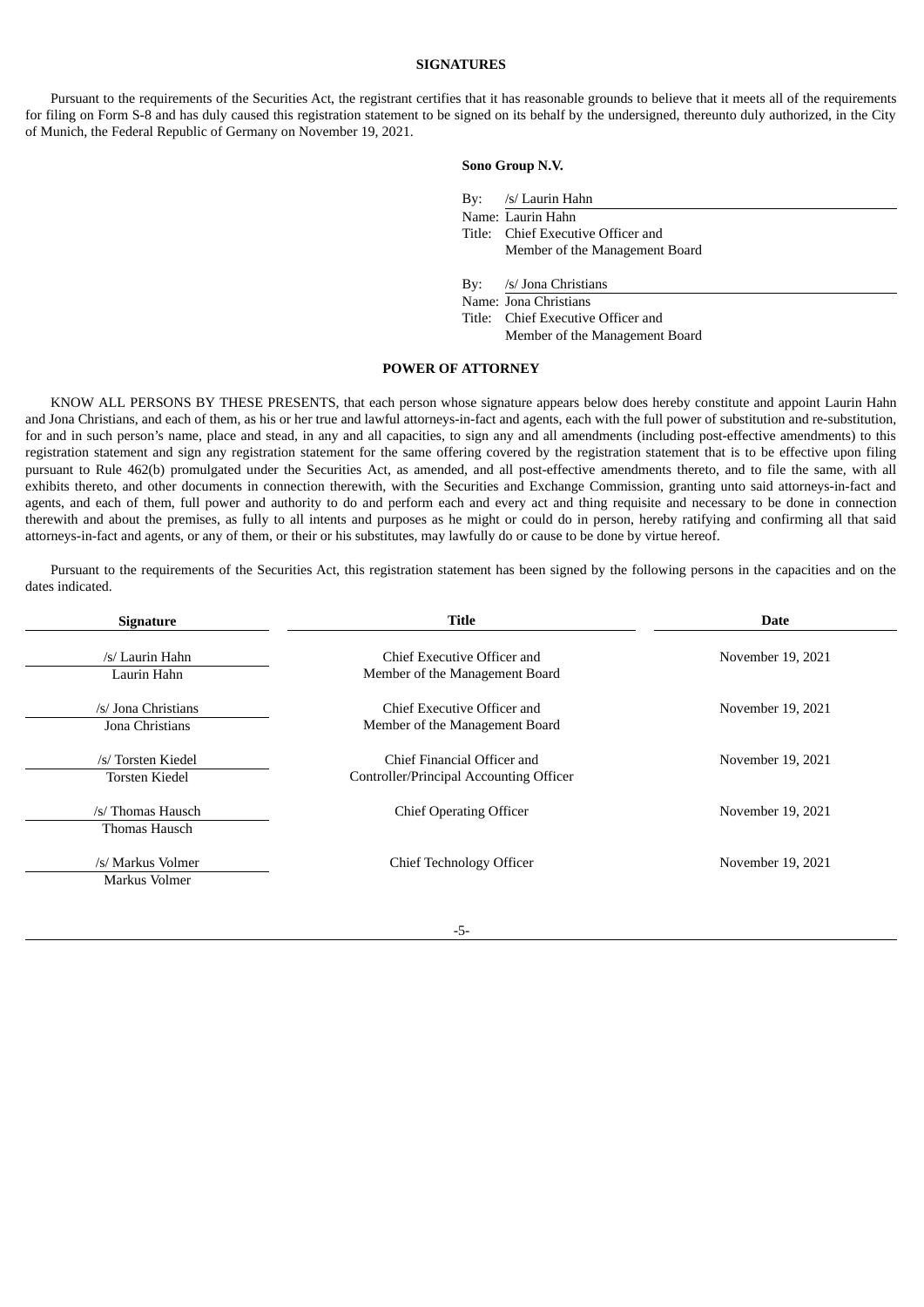## **SIGNATURE OF AUTHORIZED REPRESENTATIVE IN THE UNITED STATES**

Pursuant to the Securities Act of 1933, as amended, the undersigned, the duly appointed representative in the United States of Sono Group N.V. has signed this registration statement or amendment thereto in the city of Newark, State of Delaware on November 19, 2021.

### **Puglisi & Associates**

By /s/ Donald J. Puglisi

Name: Donald J. Puglisi Title: Managing Director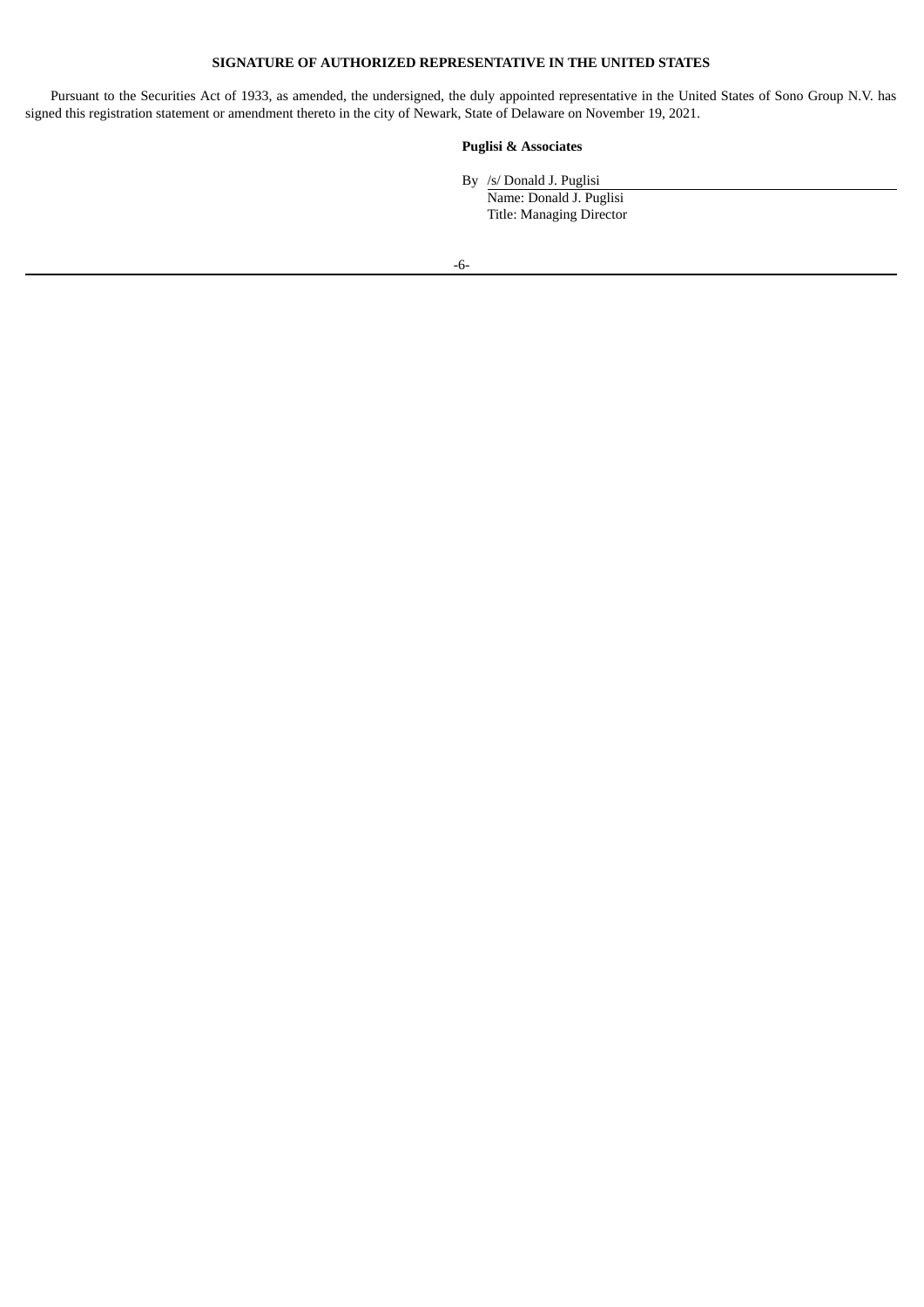#### <span id="page-8-0"></span>ATTORNEYS • CIVIL LAW NOTARIES • TAX ADVISERS

P.O. Box 7113 1007 JC Amsterdam Beethovenstraat 400 1082 PR Amsterdam T +31 20 71 71 000 F +31 20 71 71 111

Ladies and Gentlemen:

# **NautaDutilh**

Amsterdam, 19 November 2021.

To the Company

We have acted as legal counsel as to Dutch law to the Company in connection with the Plan. This opinion letter is rendered to you in order to be filed with the SEC as an exhibit to the Registration Statement.

Capitalised terms used in this opinion letter have the meanings set forth in Exhibit A to this opinion letter. The section headings used in this opinion letter are for convenience of reference only and are not to affect its construction or to be taken into consideration in its interpretation.

This opinion letter is strictly limited to the matters stated in it and may not be read as extending by implication to any matters not specifically referred to in it. Nothing in this opinion letter should be taken as expressing an opinion in respect of any representations or warranties, or other information, contained in the Plan.

In rendering the opinions expressed in this opinion letter, we have reviewed and relied upon a draft of the Plan and pdf copies or drafts, as the case may be, of the Corporate Documents and we have assumed that Awards made under the Plan shall be made for bona fide commercial reasons. We have not investigated or verified any factual matter disclosed to us in the course of our review.

This opinion letter sets out our opinion on certain matters of the laws with general applicability of the Netherlands, and, insofar as they are directly applicable in the Netherlands, of the European Union, as at today's date and as presently interpreted under published authoritative case law of the Dutch courts, the General Court and the Court of Justice of the European Union. We do not express any opinion on Dutch or European competition law, data protection law, tax law, securitization law or regulatory law. No undertaking is assumed on our part to revise, update or amend this opinion letter in connection with or to notify or inform you of, any developments and/or changes of Dutch law subsequent to today's date. We do not purport to opine on the consequences of amendments to the Plan or the Corporate Documents subsequent to the date of this opinion letter.

The opinions expressed in this opinion letter are to be construed and interpreted in accordance with Dutch law. The competent courts at Amsterdam, the Netherlands, have exclusive jurisdiction to settle any issues of interpretation or liability arising out of or in connection with this opinion letter. Any legal relationship arising out of or in connection with this opinion letter (whether contractual or non-contractual), including the above submission to jurisdiction, is governed by Dutch law and shall be subject to the general terms and conditions of NautaDutilh. Any liability arising out of or in connection with this opinion letter shall be limited to the amount which is paid out under NautaDutilh's insurance policy in the matter concerned. No person other than NautaDutilh may be held liable in connection with this opinion letter.

This communication is confidential and may be subject to professional privilege. All legal relationships are subject to NautaDutilh N.V.'s general terms and conditions (see<br>https://www.nautadutilh.com/terms), which apply m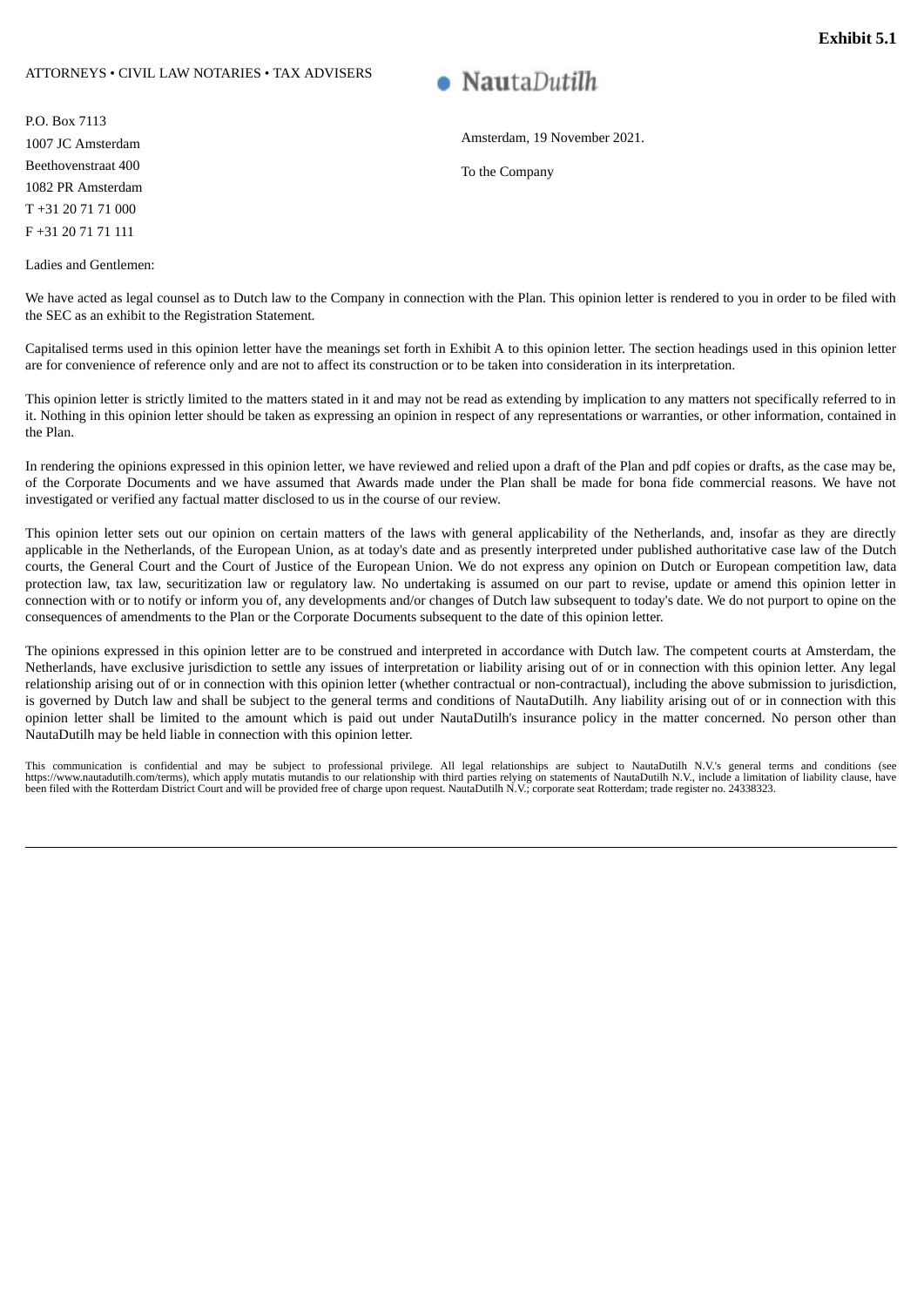# NautaDutilh

#### 2

In this opinion letter, legal concepts are expressed in English terms. The Dutch legal concepts concerned may not be identical in meaning to the concepts described by the English terms as they exist under the law of other jurisdictions. In the event of a conflict or inconsistency, the relevant expression shall be deemed to refer only to the Dutch legal concepts described by the English terms.

For the purposes of this opinion letter, we have assumed that:

- a. drafts of documents reviewed by us will be signed in the form of those drafts, each copy of a document conforms to the original, each original is authentic, and each signature is the genuine signature of the individual purported to have placed that signature;
- b. if any signature under any document is an electronic signature (as opposed to a handwritten ("wet ink") signature) only, it is either a qualified electronic signature within the meaning of the eIDAS Regulation, or the method used for signing is otherwise sufficiently reliable;
- c. the Registration Statement will be declared effective by the SEC in the form reviewed by us;
- d. (i) no internal regulations (*reglementen*) have been adopted by any corporate body of the Company which would affect the validity of the resolutions recorded in the Resolutions and (ii) the Current Articles are the Articles of Association currently in force and as they will be in force at each Relevant Moment;
- e. at each Relevant Moment, the resolutions recorded in the Resolutions are in full force and effect, the factual statements made and the confirmations given in the Resolutions are complete and correct and the Resolutions correctly reflect the resolutions recorded therein;
- f. at each Relevant Moment, the Company will not have (i) been dissolved (*ontbonden*), (ii) ceased to exist pursuant to a merger (*fusie*) or a division (*splitsing*), (iii) been converted (*omgezet*) into another legal form, either national or foreign, (except pursuant to the Deed of Conversion and Amendment), (iv) had its assets placed under administration (*onder bewind gesteld*), (v) been declared bankrupt (*failliet verklaard*), (vi) been granted a suspension of payments (*surseance van betaling verleend*), (vii) started or become subject to statutory proceedings for the restructuring of its debts (*akkoordprocedure*) or (viii) been made subject to similar proceedings in any jurisdiction or otherwise been limited in its power to dispose of its assets;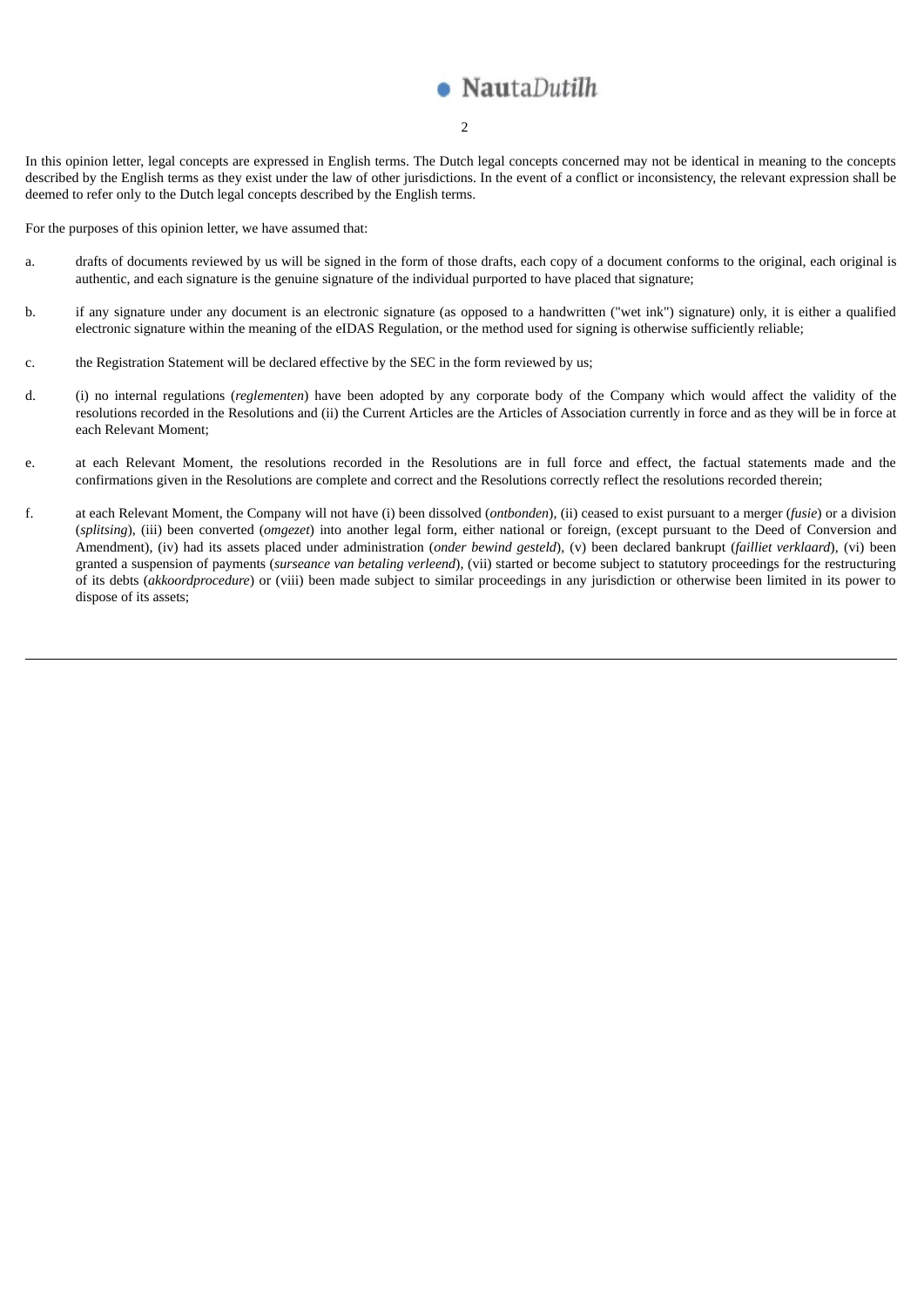# NautaDutilh

- 3
- g. any offering of Awards, to the extent made in the Netherlands, has been, is and will be made in conformity with the Prospectus Regulation and the rules promulgated thereunder;
- h. at each Relevant Moment, (i) the relevant Award(s) shall have been validly granted as a right to subscribe for Ordinary Shares (*recht tot het nemen van aandelen*) by the corporate body authorized to do so, (ii) shall be in full force and effect upon being exercised or settled, as applicable, (iii) shall have been validly exercised or settled, as applicable, in accordance with the terms and conditions applicable to such Award(s) and (iv) any pre-emption rights in respect of such Award(s) shall have been validly excluded by the corporate body authorized to do so;
- i. at each Relevant Moment, each holder of the relevant Award(s) shall be an individual who has not (i) deceased, (ii) had his/her assets placed under administration (*onder bewind gesteld*), (iii) been declared bankrupt (*failliet verklaard*), (iv) been granted a suspension of payments (*surseance van betaling verleend*), (v) been subjected to a debt reorganization procedure (*schuldsanering*), (vi) started or become subject to statutory proceedings for the restructuring of his/her debts (*akkoordprocedure*) or (vii) been made subject to similar proceedings in any jurisdiction or otherwise been limited in the power to dispose of his/her assets; and
- j. at each Relevant Moment, the authorised share capital (*maatschappelijk kapitaal*) of the Company shall allow for the grant of Awards and the issuance of Plan Shares pursuant to the exercise or settlement thereof.

Based upon and subject to the foregoing and subject to the qualifications set forth in this opinion letter and to any matters, documents or events not disclosed to us, we express the following opinions:

#### **Corporate Status**

1. The Company has been duly incorporated as a *besloten vennootschap met beperkte aansprakelijkheid* and validly exists as a *naamloze vennootschap*.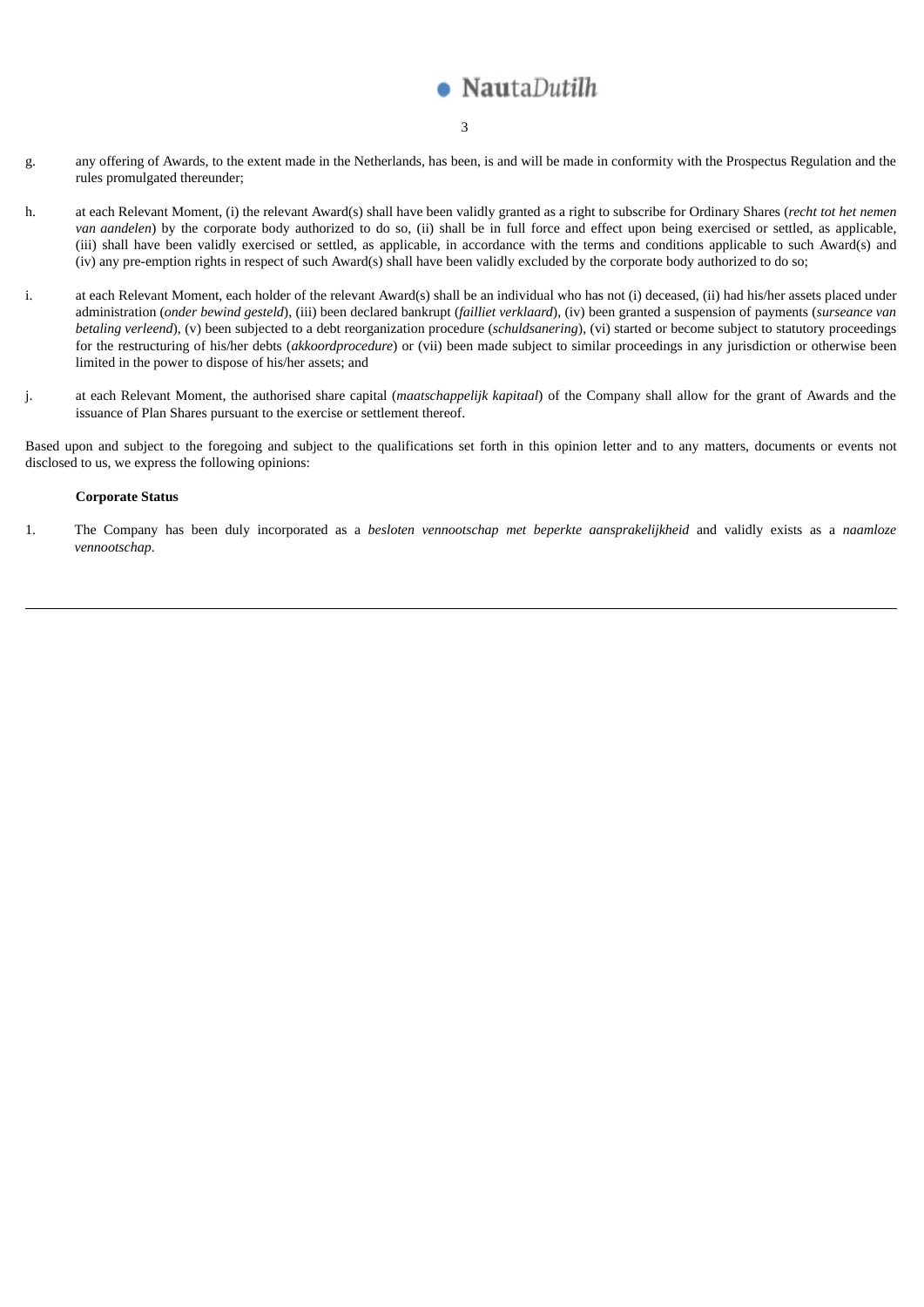

#### 4

#### **Plan Shares**

2. Subject to receipt by the Company of payment in full for, or other satisfaction of the issue price of, the Plan Shares in accordance with the Plan, and when issued and accepted in accordance with the Plan, the Plan Shares shall be validly issued, fully paid and non-assessable.

The opinions expressed above are subject to the following qualifications:

- A. Opinion 1 must not be read to imply that the Company cannot be dissolved (*ontbonden*). A company such as the Company may be dissolved, inter alia by the competent court at the request of the company's board of directors, any interested party (*belanghebbende*) or the public prosecution office in certain circumstances, such as when there are certain defects in the incorporation of the company. Any such dissolution will not have retro-active effect.
- B. Pursuant to Section 2:7 DCC, any transaction entered into by a legal entity may be nullified by the legal entity itself or its liquidator in bankruptcy proceedings (*curator*) if the objects of that entity were transgressed by the transaction and the other party to the transaction knew or should have known this without independent investigation (*wist of zonder eigen onderzoek moest weten*). The Dutch Supreme Court (*Hoge Raad der Nederlanden*) has ruled that in determining whether the objects of a legal entity are transgressed, not only the description of the objects in that legal entity's articles of association (*statuten*) is decisive, but all (relevant) circumstances must be taken into account, in particular whether the interests of the legal entity were served by the transaction. Based on the objects clause contained in the Current Articles, we have no reason to believe that, by making Awards under the Plan, the Company would transgress the description of the objects contained in its Articles of Association. However, we cannot assess whether there are other relevant circumstances that must be taken into account, in particular whether the interests of the Company are served by making Awards under the Plan since this is a matter of fact.
- C. Pursuant to Section 2:98c DCC, a *naamloze vennootschap* may grant loans (*leningen verstrekken*) only in accordance with the restrictions set out in Section 2:98c DCC, and may not provide security (*zekerheid stellen*), give a price guarantee (*koersgarantie geven*) or otherwise bind itself, whether jointly and severally or otherwise with or for third parties (zich op andere wijze sterk maken of zich hoofdelijk of anderszins naast of voor *anderen verbinden*) with a view to (*met het oog op*) the subscription or acquisition by third parties of shares in its share capital or depository receipts. This prohibition also applies to its subsidiaries (*dochtervennootschappen*). It is generally assumed that a transaction entered into in violation of Section 2:98c DCC is null and void (*nietig*). Based on the content of the Plan, we have no reason to believe that the Company or its subsidiaries will violate Section 2:98c DCC in connection with the issue of Plan Shares. However, we cannot confirm this definitively, since the determination of whether a company (or a subsidiary) has provided security, has given a price guarantee or has otherwise bound itself, with a view to the subscription or acquisition by third parties of shares in its share capital or depository receipts, as described above, is a matter of fact.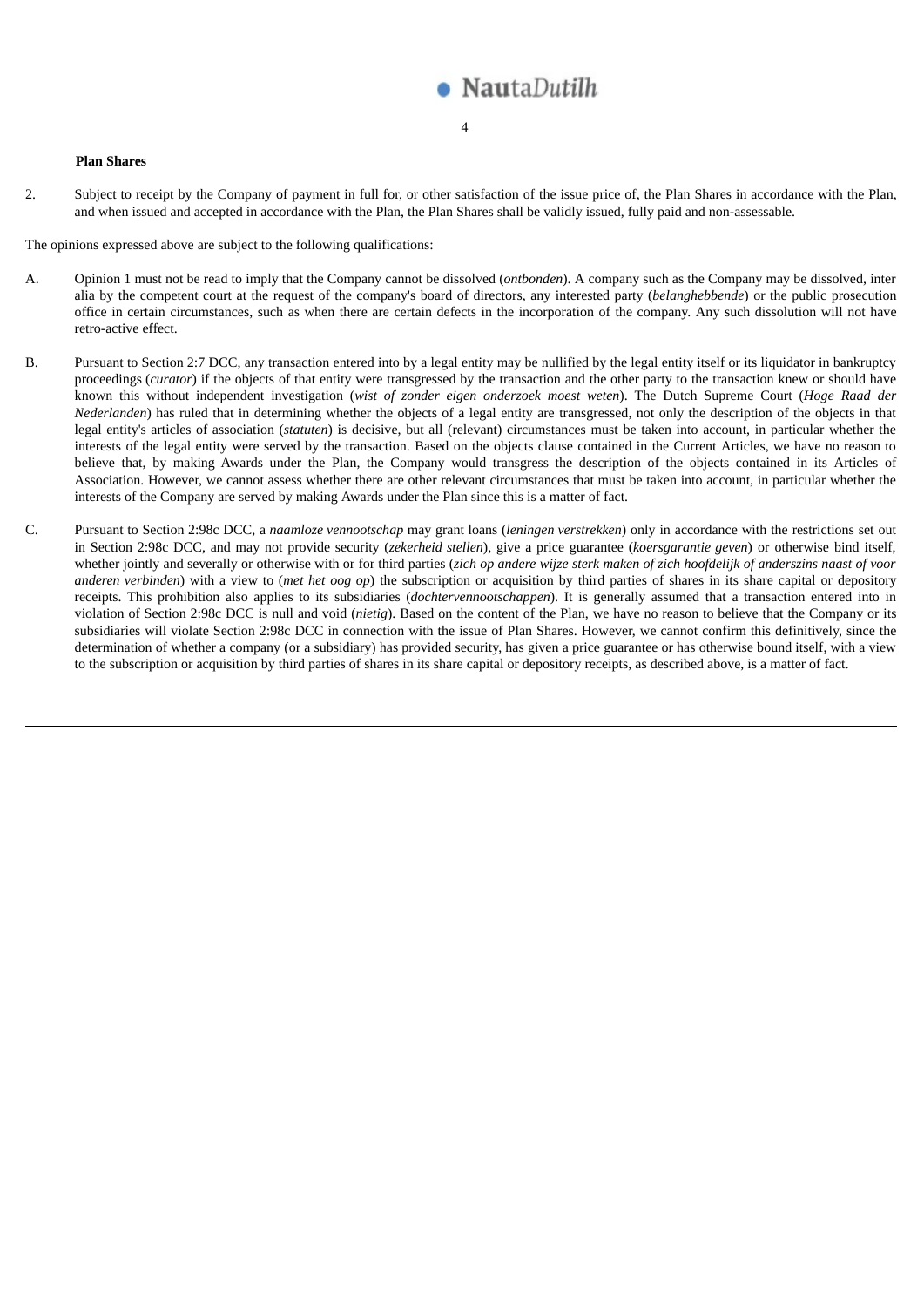

- 5
- D. The opinions expressed in this opinion letter may be limited or affected by:
	- a. rules relating to Insolvency Proceedings or similar proceedings under a foreign law and other rules affecting creditors' rights generally;
	- b. the provisions of fraudulent preference and fraudulent conveyance (*Actio Pauliana*) and similar rights available in other jurisdictions to insolvency practitioners and insolvency office holders in bankruptcy proceedings or creditors;
	- c. claims based on tort (*onrechtmatige daad*);
	- d. sanctions and measures, including but not limited to those concerning export control, pursuant to European Union regulations, under the Sanctions Act 1977 (*Sanctiewet 1977*) or other legislation;
	- e. the Anti-Boycott Regulation, Anti Money Laundering Laws and related legislation;
	- f. any intervention, recovery or resolution measure by any regulatory or other authority or governmental body in relation to financial enterprises or their affiliated entities; and
	- g. the rules of force majeure (*niet toerekenbare tekortkoming*), reasonableness and fairness (*redelijkheid en billijkheid*), suspension (*opschorting*), dissolution (*ontbinding*), unforeseen circumstances (*onvoorziene omstandigheden*) and vitiated consent (i.e., duress (*bedreiging*), fraud (*bedrog*), abuse of circumstances (*misbruik van omstandigheden*) and error (*dwaling*)) or a difference of intention (*wil*) and declaration (*verklaring*).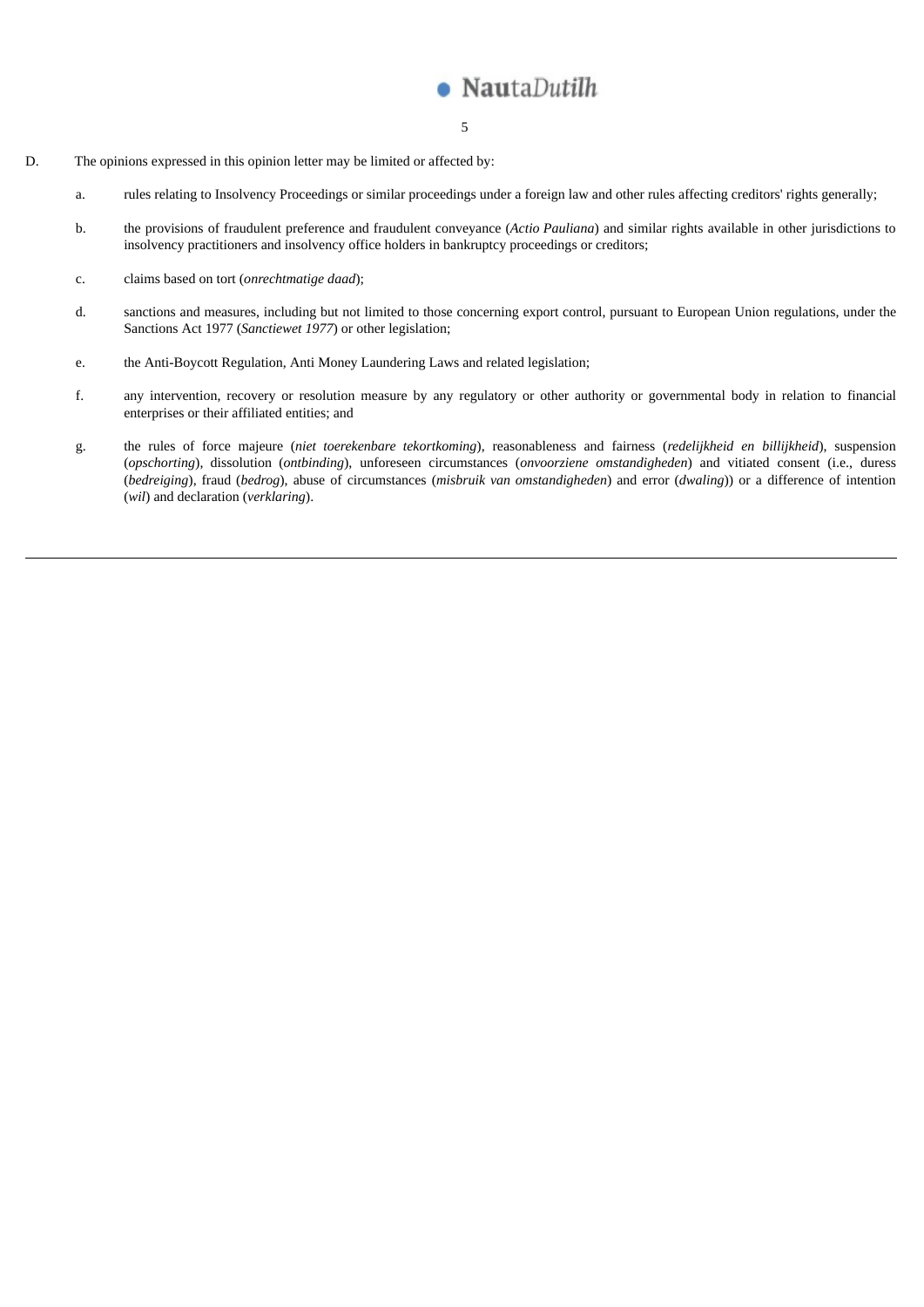

- 6
- E. The term "non-assessable" has no equivalent in the Dutch language and for purposes of this opinion letter such term should be interpreted to mean that a holder of an Ordinary Share shall not by reason of merely being such a holder be subject to assessment or calls by the Company or its creditors for further payment on such Ordinary Share.
- F. This opinion letter does not purport to express any opinion or view on the operational rules and procedures of any clearing or settlement system or agency.

We consent to the filing of this opinion letter as an exhibit to the Registration Statement. In giving this consent we do not admit or imply that we are a person whose consent is required under Section 7 of the United States Securities Act of 1933, as amended, or any rules and regulations promulgated thereunder.

Sincerely yours,

NautaDutilh N.V.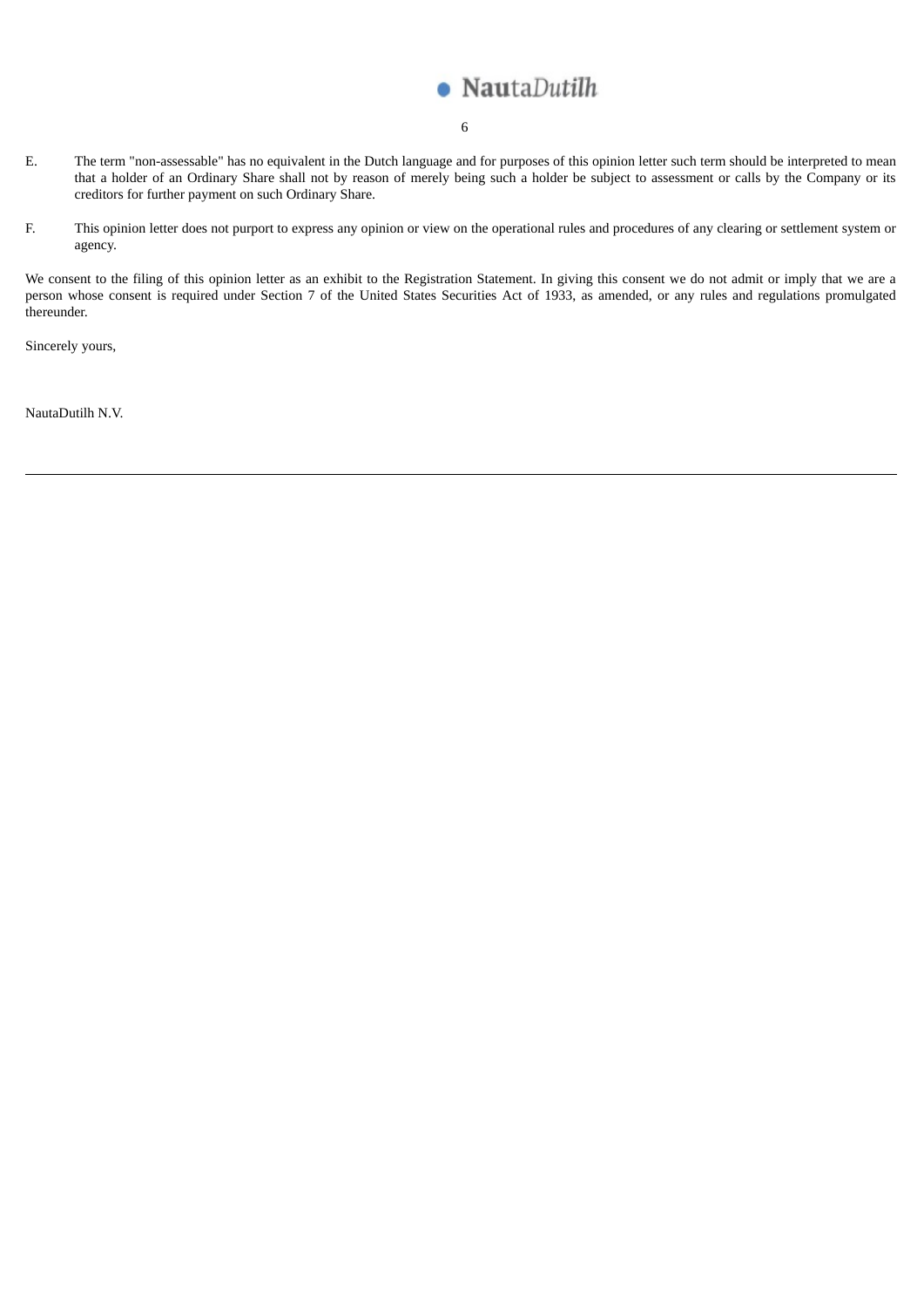

### 7

# **EXHIBIT A**

# **LIST OF DEFINITIONS**

| "Anti Money Laundering Laws" | The European Anti-Money Laundering Directives, as implemented in the Netherlands in the Money Laundering and<br>Terrorist Financing Prevention Act (Wet ter voorkoming van witwassen en financieren van terrorisme) and the Dutch<br>Criminal Code (Wetboek van Strafrecht). |
|------------------------------|------------------------------------------------------------------------------------------------------------------------------------------------------------------------------------------------------------------------------------------------------------------------------|
| "Anti-Boycott Regulation"    | The Council Regulation (EC) No 2271/96 of 22 November 1996 on protecting against the effects of the extra-<br>territorial application of legislation adopted by a third country, and actions based thereon or resulting therefrom.                                           |
| "Articles of Association"    | The Company's articles of association <i>(statuten)</i> as they read from time to time.                                                                                                                                                                                      |
| "Awards"                     | Rights to subscribe for Ordinary Shares pursuant to the terms and conditions of the Plan and, to the extent relevant,<br>the Resolutions.                                                                                                                                    |
| "Bankruptcy Code"            | The Dutch Bankrupcty Code (Faillissementswet).                                                                                                                                                                                                                               |
| "Commercial Register"        | The Dutch Commercial Register (handelsregister).                                                                                                                                                                                                                             |
| "Company"                    | Sono Group N.V., a private company with limited liability (besloten vennootschap met beperkte aansprakelijkheid),<br>registered with the Commercial Register under number 80683568.                                                                                          |
| "Corporate Documents"        | The Deed of Incorporation, the Deed of Conversion, the Current Articles, the Resolutions and the Registration<br>Statement.                                                                                                                                                  |
| "Current Articles"           | The Articles of Association as they read immediately after the execution of the Deed of Amendment.                                                                                                                                                                           |
| "DCC"                        | The Dutch Civil Code (Burgerlijk Wetboek).                                                                                                                                                                                                                                   |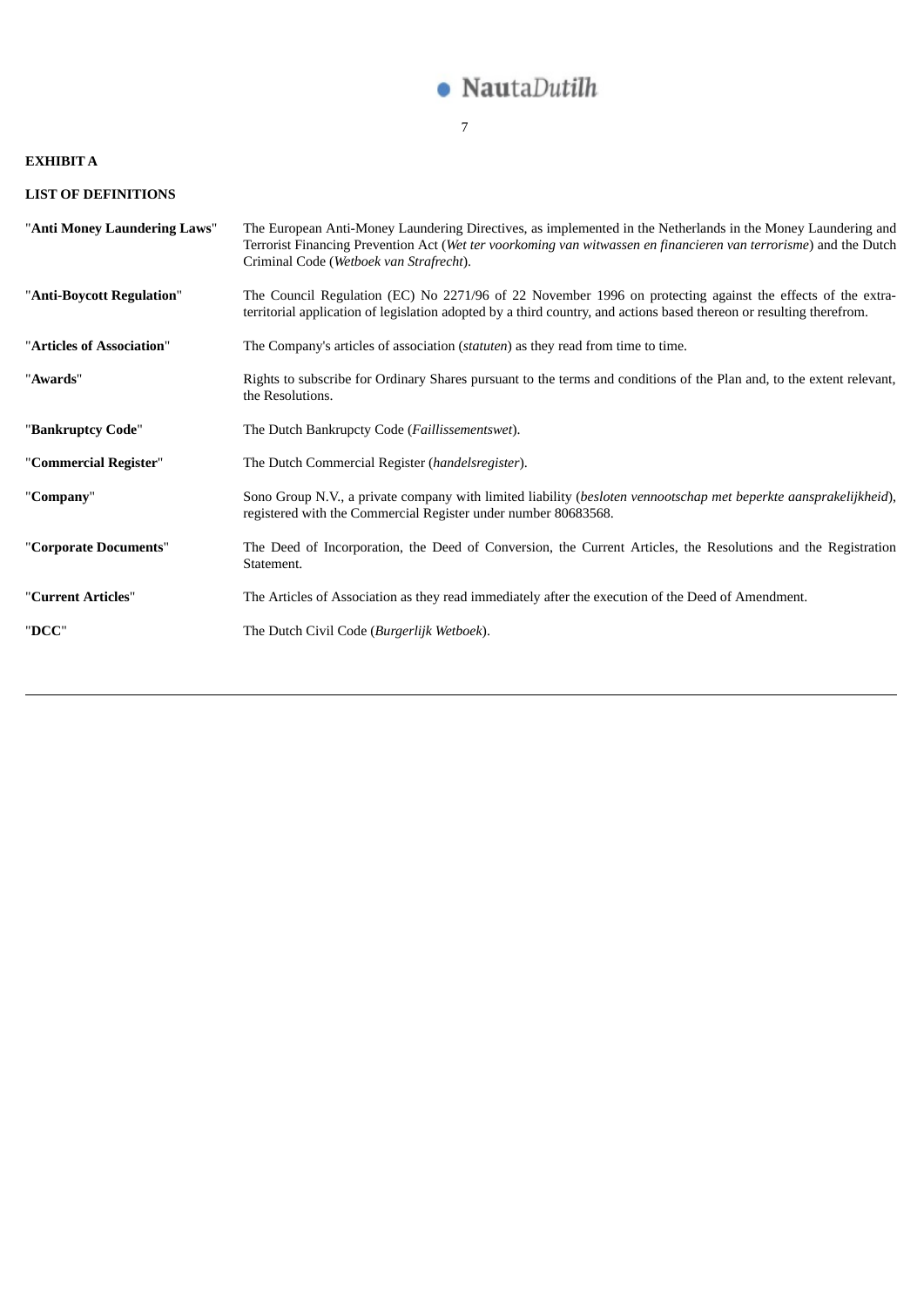

8

| "Deed and Amendment"     | The deed of amendment to the articles of association (akte van statutenwijziging) of the Company dated 17<br>November 2021.                                                                                                                                                                                       |
|--------------------------|-------------------------------------------------------------------------------------------------------------------------------------------------------------------------------------------------------------------------------------------------------------------------------------------------------------------|
| "Deed of Conversion"     | The deed of conversion and amendment to the articles of association (akte van omzetting en statutenwijziging) of the<br>Company dated 27 November 2020.                                                                                                                                                           |
| "Deed of Incorporation"  | The deed of incorporation (akte van oprichting) of the Company, dated 23 October 2020.                                                                                                                                                                                                                            |
| "eIDAS Regulation"       | Regulation (EU) No 910/2014 of the European Parliament and of the Council of 23 July 2014 on electronic<br>identification and trust services for electronic transactions in the internal market and repealing Directive<br>1999/93/EC.                                                                            |
| "General Meeting"        | The Company's general meeting (algemene vergadering).                                                                                                                                                                                                                                                             |
| "Insolvency Proceedings" | Any insolvency proceedings within the meaning of Regulation (EU) 2015/848 of the European Parliament and of<br>the Council of 20 May 2015 on insolvency proceedings listed in Annex A thereto and any statutory proceedings for<br>the restructuring of debts (akkoordprocedure) pursuant to the Bankruptcy Code. |
| "Management Board"       | The Company's management board (bestuur).                                                                                                                                                                                                                                                                         |
| "NautaDutilh"            | NautaDutilh N.V.                                                                                                                                                                                                                                                                                                  |
| "the Netherlands"        | The European territory of the Kingdom of the Netherlands.                                                                                                                                                                                                                                                         |
| "Ordinary Shares"        | Ordinary shares in the Company's capital, with a nominal value of EUR 0.06 each.                                                                                                                                                                                                                                  |
| "Plan"                   | The Company's Conversion Stock Option Program 2020, dated 14 December 2020.                                                                                                                                                                                                                                       |
|                          |                                                                                                                                                                                                                                                                                                                   |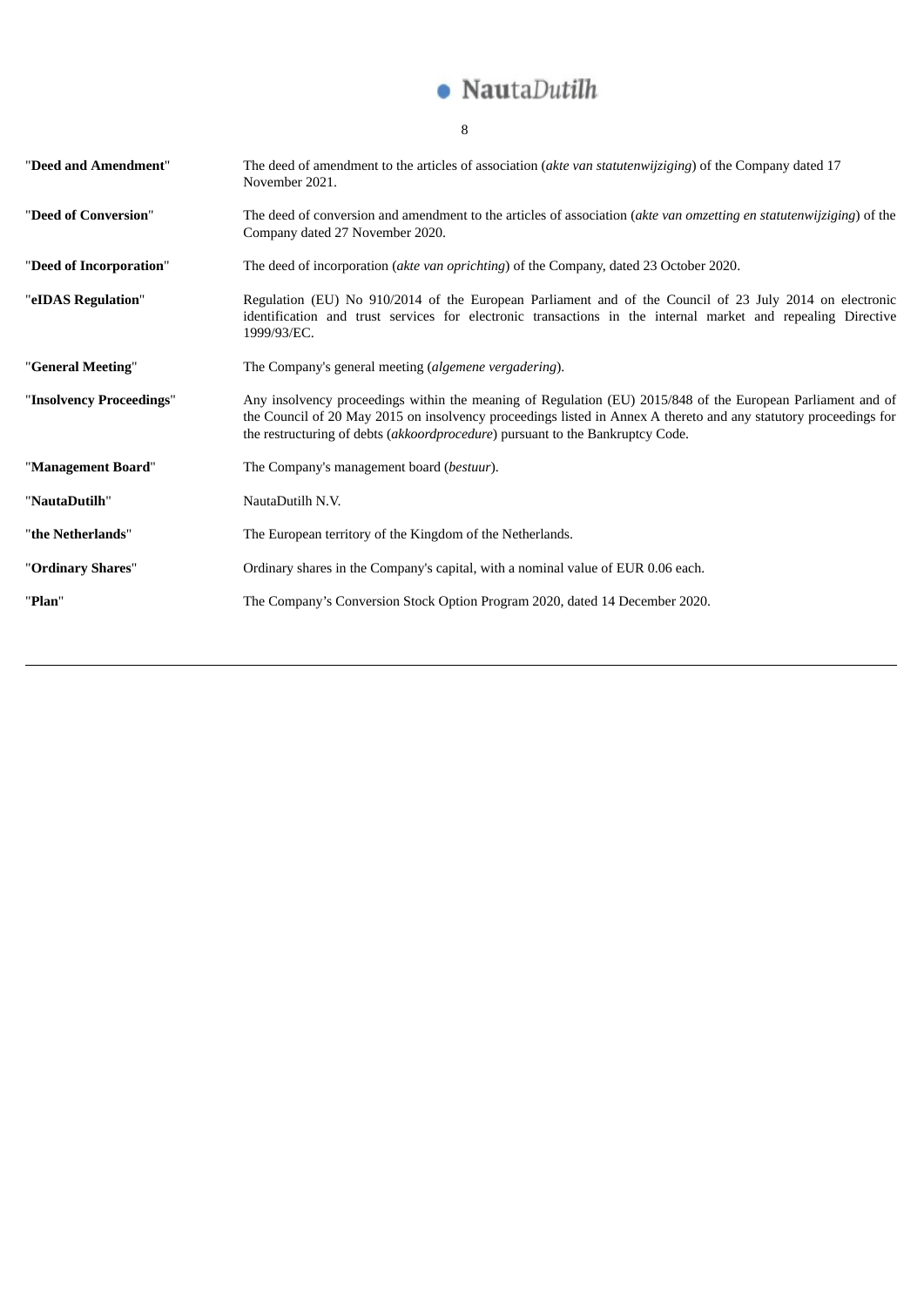

|                          | 9                                                                                                                                                                                                                                                           |
|--------------------------|-------------------------------------------------------------------------------------------------------------------------------------------------------------------------------------------------------------------------------------------------------------|
| "Plan Shares"            | 3,086,721 Ordinary Shares available for issuance under the Plan.                                                                                                                                                                                            |
| "Prospectus Regulation"  | Regulation (EU) 2017/1129 of the European Parliament and of the Council of 14 June 2017 on the prospectus to be<br>published when securities are offered to the public or admitted to trading on a regulated market, and repealing<br>Directive 2003/71/EC. |
| "Registration Statement" | The Company's registration statement on Form S-8 filed or to be filed with the SEC in connection with the Plan in<br>the form reviewed by us.                                                                                                               |
| "Relevant Moment"        | Each time when one or more Awards are granted or one or more Plan Shares are issued pursuant to the exercise or<br>settlement of the relevant Award(s).                                                                                                     |
| "Resolutions"            | Each of the following:                                                                                                                                                                                                                                      |
|                          | a. the written resolutions of the Management Board, dated 17 September 2021 and 8 November 2021;                                                                                                                                                            |
|                          | b. the written resolutions of the Supervisory Board, dated 16 November 2021;                                                                                                                                                                                |
|                          | c. the written resolutions of the General Meeting dated 25 November 2020 and the minutes, convening notice,<br>agenda and explanatory notes of the General Meeting, held on 3 November 2021; and                                                            |
|                          | d. the written resolution of the Pricing Committee, dated 16 November 2021.                                                                                                                                                                                 |
| "SEC"                    | The United States Securities and Exchange Commission.                                                                                                                                                                                                       |
| "Supervisory Board"      | The Company's supervisory board (raad van commissarissen).                                                                                                                                                                                                  |